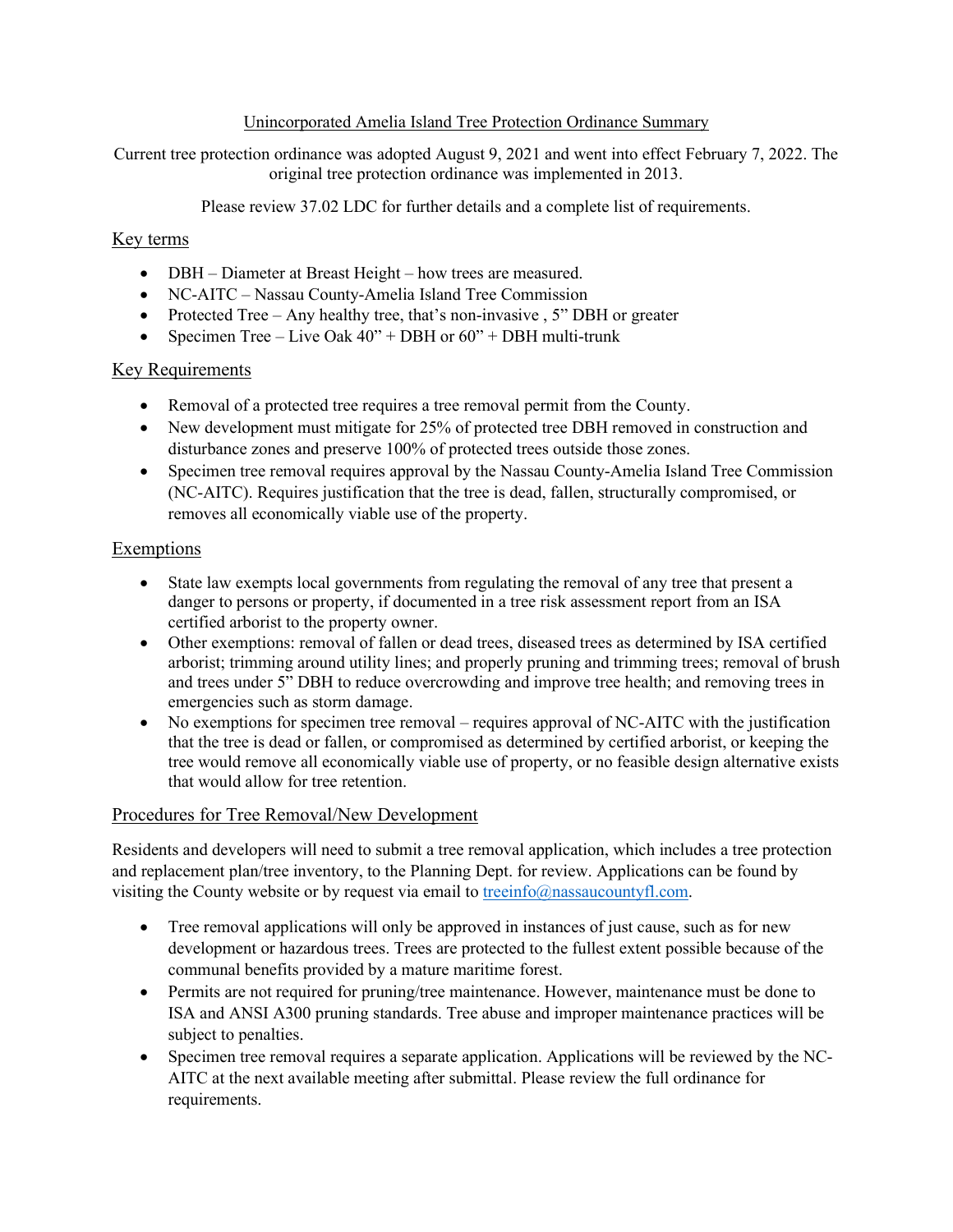## Tree Protection and Replacement Plan Requirements (TPRP)

The following information is required for all tree protection and replacement plans:

- 1. A tree survey. When the request involves removal of three (3) or fewer trees, the inventory/survey does not need to be certified by an ISA-certified arborist, but must contain all requisite information. When the application is requesting the removal of four (4) or more trees, the inventory/survey shall be certified by an ISA-certified arborist. Survey shall include location of all trees, their species, DBH, and conditions, the placement of protection barricades, and construction zone boundaries. Please see section 37.02 LDC for complete details of required information.
- 2. A tree inventory Excel file with mitigation/preservation calculations. Excel template can be found on the county website or by request via email to [treeinfo@nassaucountyfl.com.](mailto:treeinfo@nassaucountyfl.com)



#### **Basic example of tree survey to illustrate concepts**

### Tree Protection During Construction

Tree barricades shall be installed prior to any development activity occurring on site, other than permitted clearing of brush to access protected trees. Protective measures are required to avoid mechanical injuries to roots, trunk, and branches, injuries by chemical poisoning, grade changes, excavations, root compression, and new impervious surfaces.

Tree protection zones (TPZ) shall be six times the DBH, or a minimum of 6' – for example, a 10" DBH tree would require a 6-foot protection zone around the trunk. A 20" DBH tree would require a 15-foot protection zone. Barricades shall be a minimum of 3' tall constructed with 2 x 4s and silt fence around the radius of the tree. See illustration below.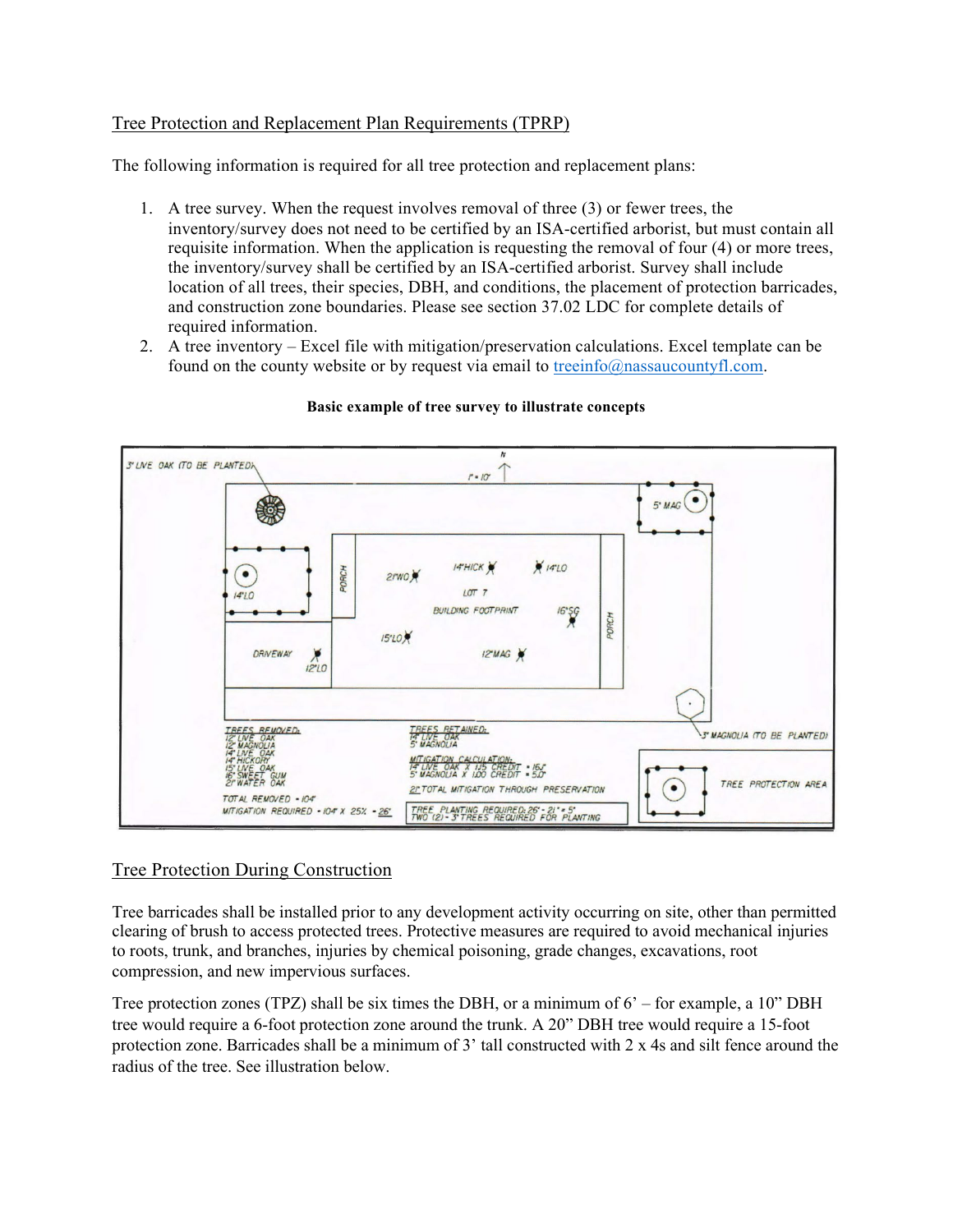All development activities shall be prohibited within the tree protection zone, including any construction of buildings, structures, paving surfaces, stormwater retention or detention ponds, and temporary construction activities, including all digging, storage of construction material, mechanical clearing of underbrush and/or parking of construction vehicles.

Underground utilities shall be placed away from the base of the tree to the maximum extent possible. When trenching or excavation within the tree protection zone of a tree intended for preservation is deemed necessary by the county engineer all trenching and excavating shall be done by directional boring/tunneling.

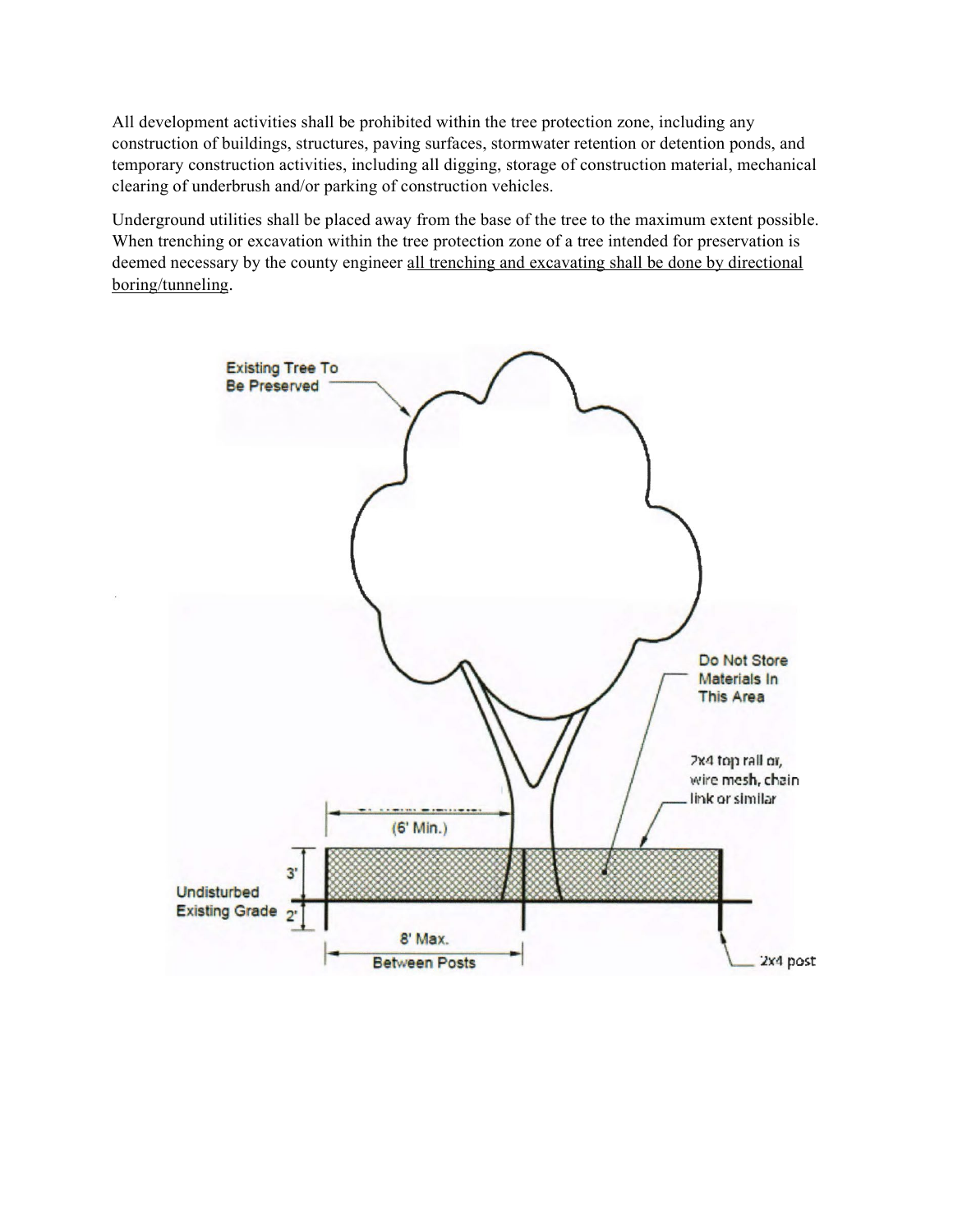# Tree Mitigation Options

The 25% mitigation requirement can be met by implementing a combination of the following options:

- Replacement Trees
	- o When authorization has been granted to remove protected trees, replacement trees shall be planted as applicable. The combined caliper inches of replacement and preserved trees shall at a minimum equal the combined DBH of trees authorized for removal.
	- $\circ$  Diversity requirement: replacement trees shall not include more than forty (40) percent of any one (1) genus or twenty (20) percent of any one (1) species.
	- o A list of approved species can be found below.
- Tree Fund
	- o An applicant shall be permitted to pay a fee to the Nassau County Tree Fund for up to fifty (50) percent of the required replacement inches. Funds will be used for future tree related projects in the County such as tree plantings in parks and rights-of-way.
- Preservation Credits
	- o Retention of protected trees within the development site shall receive the benefit of tree preservation credits to reduce the overall tree replacement requirements
- Tree Bank Exchange Area (TBEA)
	- o A tree bank exchange area (TBEA) is an area or several areas of land located internal to a development under unified development program which are dedicated as open space for new tree plantings. The use of a TBEA allows for trees to be planted within the identified area to satisfy required replacement inches necessitated by the removal of trees for new development.

### Nassau County-Amelia Island Tree Commission (NC-AITC)

The NC-AITC is responsible for developing and recommending to the Board of County Commissioners a tree planting program, establishing a heritage tree program, initiating tree inventories, reviewing tree restoration plans, and hearing and deciding administrative appeals and waivers for the tree protection ordinance.

The NC-AITC is comprised of 5 voting members appointed by the BoCC consisting of one Planning and Zoning Board representative and lay citizens who are residents of the unincorporated area of Amelia Island, and 4 ex officio non-voting members from the County from the following departments: planning, parks and recreation, engineering services, and the UF-IFAS. It is staffed by the County Arborist.

Meetings are held once a month in the Board of County Commission Chambers at 96135 Nassau Place. Meeting times and agenda can be found here.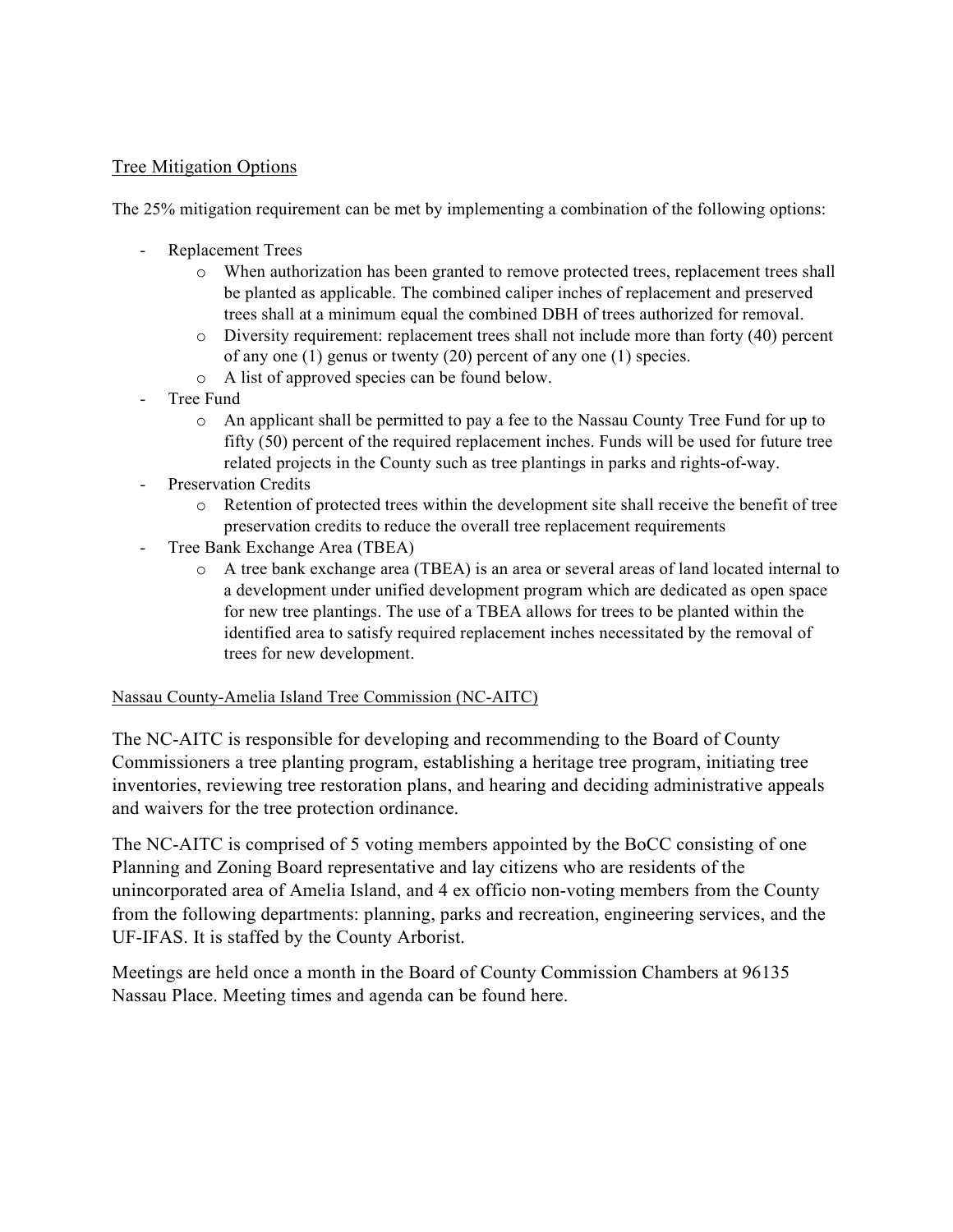# **Enforcement**

Violations of this ordinance should be reported to the code enforcement department by calling (904) 530-6200 and to the County Arborist at [treeinfo@nassaucountyfl.com](mailto:treeinfo@nassaucountyfl.com) or 904-530-6300. Please provide any pertinent information such as address, property owner, company, time and date of violation.

The code enforcement department shall enforce the provisions of these regulations. A code enforcement officer shall have the authority, pursuant to this section, to provide notice of violation(s) and citations for violations to the property owner and/or contractor, site work company, individual or engineer via hand-delivery and notation of date and time of delivery and/or a certified letter from the code enforcement division.

| Table 37-4[A] Amelia Island Protected Native Canopy Trees |                               |                                       |                      |                   |                      |  |
|-----------------------------------------------------------|-------------------------------|---------------------------------------|----------------------|-------------------|----------------------|--|
| Name                                                      | <b>Common Name</b>            | Mature<br>Height<br>(f <sub>t</sub> ) | Rate<br>of<br>Growth | Salt<br>Tolerance | Drought<br>Tolerance |  |
| Acer rubrum                                               | <b>Red Maple</b>              | $35 - 50$                             | Fast                 | Low               | Med                  |  |
| Betula nigra                                              | <b>River Birch</b>            | $45 - 65$                             | Fast                 | Low               | Low                  |  |
| Fraxinus spp.                                             | Ash                           | $60 - 80$                             | Med                  | Med               | Med                  |  |
| Carya spp.                                                | Hickory                       | $80 - 120$                            | Fast                 | Low               | High                 |  |
| Celtis laevigata                                          | Sugarberry/ Sugar hackberry   | $80 - 100$                            | Fast                 | High              | High                 |  |
| Diospyros virginiana                                      | Persimmon                     | $30 - 60$                             | Med                  | Low               | Med                  |  |
| Prunus spp.                                               | Cherry                        | $30 - 60$                             | Med                  | Low               | Med                  |  |
| Ilex opaca                                                | American Holly                | $30 - 45$                             | Slow                 | Med               | Med                  |  |
| Juniperus silicicola                                      | Southern Red Cedar            | $25 - 30$                             | Med                  | High              | High                 |  |
| Juniperus virginiana                                      | <b>Eastern Red Cedar</b>      | $10 - 40$                             | Slow                 | Med               | Med                  |  |
| Liquidambar styraciflua                                   | Sweetgum                      | $60 - 100$                            | Fast                 | Med               | High                 |  |
| Liriodendron tulipfera                                    | Tulip Tree/Yellow Poplar      | $80 - 100$                            | Fast                 | Low               | Low                  |  |
| Magnolia grandiflora                                      | Southern Magnolia             | $60 - 100$                            | Med                  | High              | High                 |  |
| Magnolia virginiana                                       | Magnolia/Sweetbay             | $40 - 60$                             | Med                  | Low               | Low                  |  |
| Nyssa slyvatica                                           | <b>Black Tupelo/Black Gum</b> | $50 - 80$                             | Med                  | Low               | Low                  |  |
| Quercus alba                                              | White Oak                     | $50 - 80$                             | Med                  | High              | Med                  |  |
| Quercus laurifolia                                        | Laurel Oak                    | $60 - 100$                            | Fast                 | Low               | High                 |  |
| Quercus shumardii                                         | <b>Shumard Oak</b>            | $40 - 60$                             | Slow                 | Low               | Med                  |  |

### Approved Species List